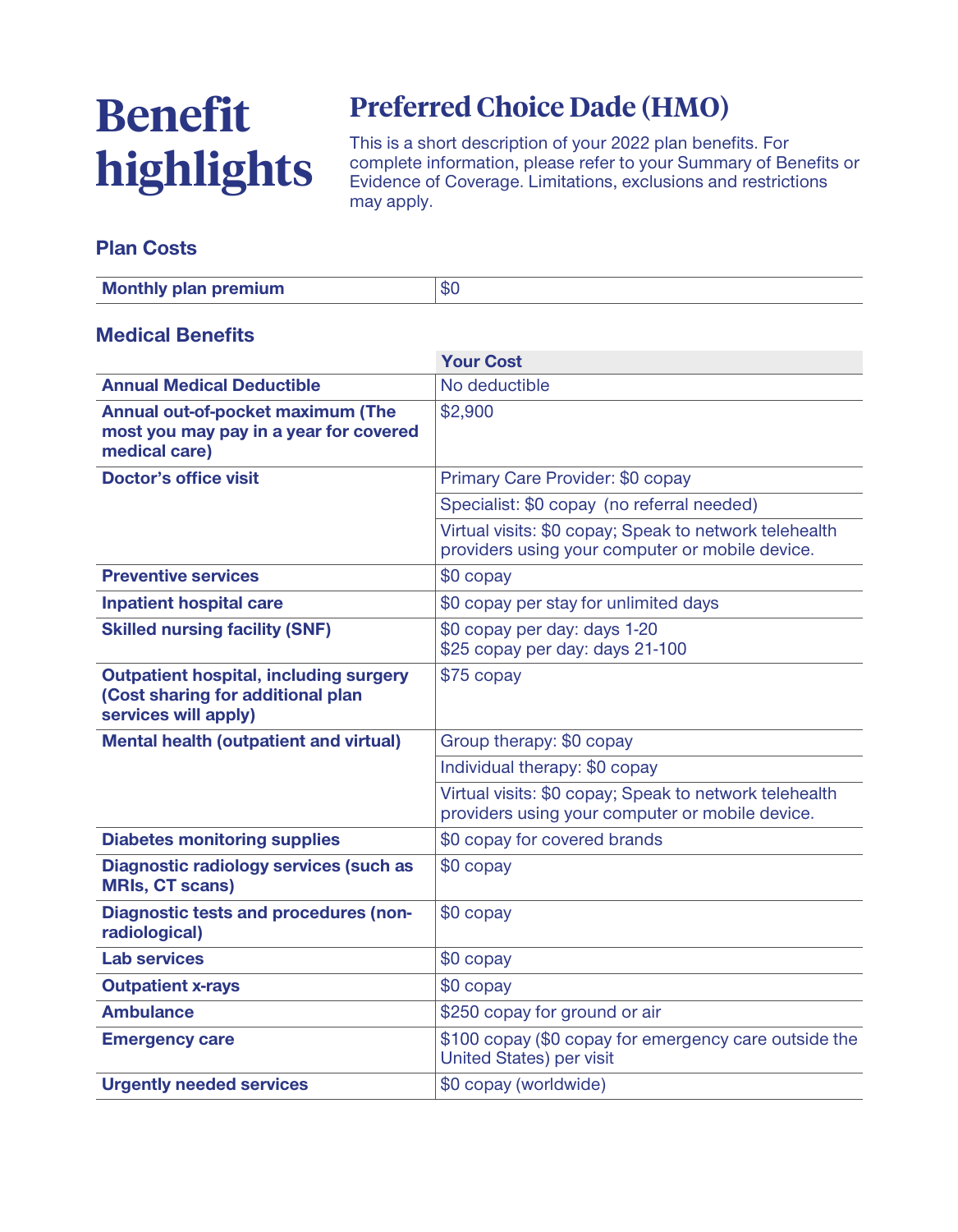## **Benefits and Services Beyond Original Medicare**

|                                 | <b>Your Cost</b>                                                                                              |  |
|---------------------------------|---------------------------------------------------------------------------------------------------------------|--|
| <b>Routine physical</b>         | \$0 copay; 1 per year                                                                                         |  |
| <b>Routine eye exams</b>        | \$0 copay; 1 each year                                                                                        |  |
| <b>Routine eyewear</b>          | \$0 copay every year; up to \$200 for lenses/frames<br>and contacts                                           |  |
| <b>Dental - preventive</b>      | \$0 copay for exams, cleanings, x-rays, and fluoride                                                          |  |
| <b>Dental - comprehensive</b>   | Covered; for a complete list of services and copays,<br>please contact the plan                               |  |
| <b>Hearing - routine exam</b>   | \$0 copay; 1 per year                                                                                         |  |
| <b>Hearing aids</b>             | \$600 allowance per ear, maximum benefit of \$1200<br>every 2 years; up to 2 hearing aids                     |  |
| <b>Fitness program</b>          | Renew Active fitness membership, classes and online<br>brain exercises at no cost to you.                     |  |
| <b>Routine Transportation</b>   | \$0 copay for unlimited one-way trips to or from<br>approved medically related appointments and<br>pharmacies |  |
| <b>Foot care - routine</b>      | \$0 copay; 6 visits per year                                                                                  |  |
| <b>Over-the-Counter Benefit</b> | \$50 credit per month to use from a plan approved<br>listing of products.                                     |  |
| <b>NurseLine</b>                | Speak with a registered nurse (RN) 24 hours a day, 7<br>days a week.                                          |  |

### **Prescription Drugs**

|                                                   | <b>Your Cost</b>                                                                                                                                                                                                                                 |                                            |
|---------------------------------------------------|--------------------------------------------------------------------------------------------------------------------------------------------------------------------------------------------------------------------------------------------------|--------------------------------------------|
| <b>Annual prescription (Part D)</b><br>deductible | \$0                                                                                                                                                                                                                                              |                                            |
| Initial coverage stage                            | <b>Standard Retail</b><br>$(30-day)$                                                                                                                                                                                                             | <b>Preferred Mail Order</b><br>$(100-day)$ |
| <b>Tier 1: Preferred Generic</b>                  | \$0 copay                                                                                                                                                                                                                                        | \$0 copay                                  |
| Tier 2: Generic <sup>1</sup>                      | \$0 copay                                                                                                                                                                                                                                        | \$0 copay                                  |
| <b>Tier 3: Preferred Brand</b>                    | \$0 copay                                                                                                                                                                                                                                        | \$0 copay                                  |
| Select Insulin Drugs <sup>2</sup>                 | \$0 copay                                                                                                                                                                                                                                        | $$0$ copay                                 |
| <b>Tier 4: Non-Preferred Drug</b>                 | $$40$ copay                                                                                                                                                                                                                                      | $$110$ copay                               |
| <b>Tier 5: Specialty Tier</b>                     | 33% coinsurance                                                                                                                                                                                                                                  | N/A <sup>3</sup>                           |
| Coverage gap stage                                | Tier 1 and Tier 2 drugs are covered in the gap. For covered<br>drugs on other tiers, after your total drug costs reach \$5,000,<br>you pay 25% coinsurance for generic drugs and 25%<br>coinsurance for brand name drugs during the coverage gap |                                            |